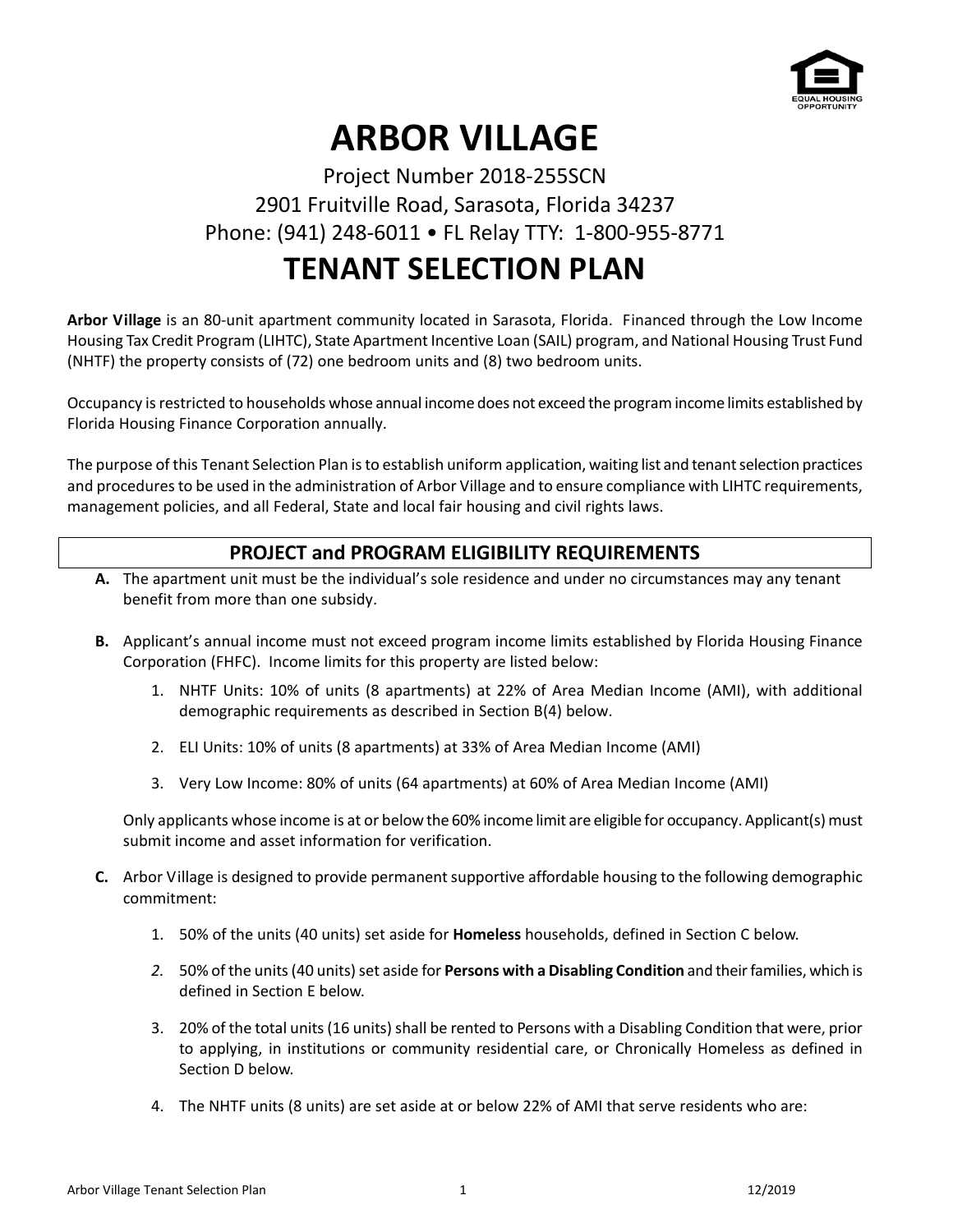- a) Homeless individuals or families; and/or
- b) Persons with a Disabling Condition, defined as:
	- i. *Adult persons requiring independent living services in order to maintain housing or develop independent living skills and who have a Disabling Condition that currently impairs or is likely to impair their physical mobility; and/or*
	- ii. *Persons receiving benefits under the Social Security Disability Insurance (SSDI) program or the Supplemental Security Income (SSI) program or from veterans' disability benefits; and/or*
	- iii. *Adult persons requiring independent living services in order to maintain housing or develop independent living skills and who have a Disabling Condition that neither currently impairs nor is likely to impair their physical mobility, such as persons with a mental illness.*
- c) Persons with Disabling Conditions (per the above definition) who are either:
	- i. In institutions or community residential care, or
	- ii. Chronically Homeless and assessed as vulnerable and identified as high utilizers of public resources due to their homelessness.
- **D. Homeless,** as defined by F.S. 420.621(5), means an individual or family who lacks a fixed, regular, and adequate nighttime residence, and includes a family who:
	- 1. Is sharing the housing of other persons due to loss of housing, economic hardship, or a similar reason;
	- 2. Is living in a motel, hotel, travel trailer park, or camping ground due to a lack of alternative adequate accommodations;
	- 3. Is living in an emergency or transitional shelter;
	- 4. Has a primary nighttime residence that is a public or private place not designed for, or ordinarily used as, a regular sleeping accommodation for human beings;
	- 5. Is living in a car, park, public space, abandoned building, bus or train station, or similar setting; or
	- 6. Is a migratory individual who qualifies as homeless because he or she is living in circumstances described in subparagraphs (a)-(e).

The term does not refer to an individual imprisoned pursuant to state or federal law or to individuals or families who are sharing housing due to cultural preferences, voluntary arrangements, or traditional networks of support. The terms include an individual who has been released from jail, prison, the juvenile justice system, the child welfare system, a mental health and developmental disability facility, a residential addiction treatment program, or a hospital, for whom no subsequent residence has been identified, and who lacks the resources and support network to obtain housing.

- **E. Chronically Homeless**, An individual that is Homeless pursuant to 420.621(5), F.S., and has:
	- 1. A diagnosable substance abuse disorder, or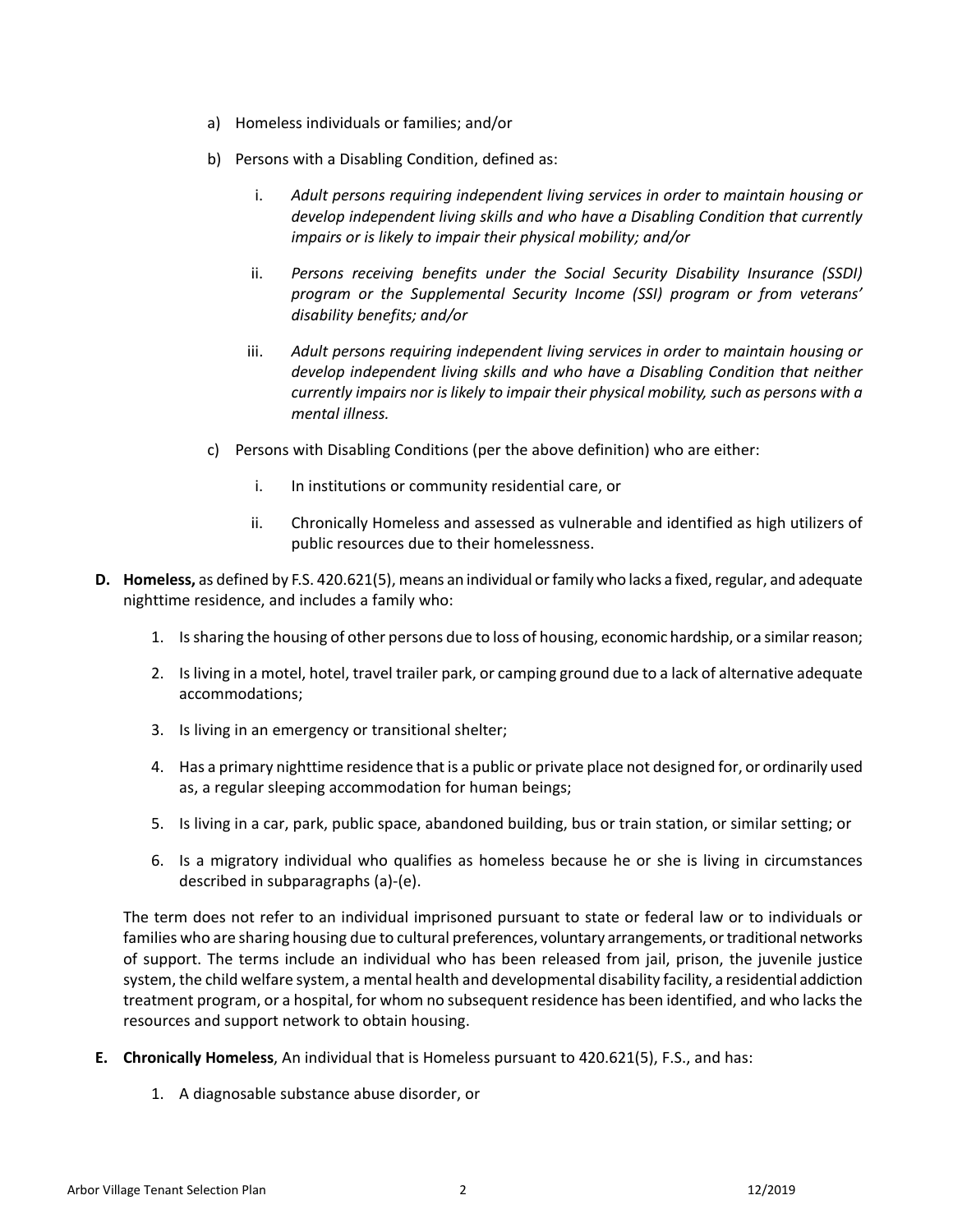- 2. A serious mental illness, or
- 3. A developmental disability, or
- 4. A chronic physical illness or disability, including the co-occurrence of two or more of these conditions; and
- 5. Meets at least one of the following requirements:
	- a. Has been continuously homeless for one (1) year,
	- b. Has had four (4) periods of homelessness in the last three (3) years, or
	- c. Has had a sustained stay of not less than 60 days and no more than the last two (2) years in an assisted living facility, residential care facility, nursing home, or institution due to a lack of appropriate and adequate Permanent Supportive Housing and services available in the community.
	- d. An episode of homelessness is a separate, distinct, and sustained stay in a place not meant for human habitation, on the streets, in an emergency homeless shelter or in transitional housing.
- **F. Person with a Disabling Condition** means a person with a diagnosable substance abuse disorder, serious mental illness, developmental disability, or chronic physical illness or disability, or the co-occurrence of two or more of these conditions, and a determination that the condition is
	- 1. Expected to be long-continued and indefinite duration; and
	- 2. Not expected to impair the ability of the person with special needs to live independently with appropriate supports.

#### **APPLICATION and WAITING LIST**

Application requests can be made in person, by mail or by email. All applicants who wish to be admitted or placed on the waiting list must complete an application and submit it to the office at:

2901 Fruitville Road, Sarasota, Florida 34237

**Phone:** (941) 248-6011 • **FL Relay TTY:** 1-800-955-8771 • **Email:** arborvillage@carteretmgmt.com

The Owner has partnered with Community Assisted and Supported Living, Inc. ("CASL"), a 501(c) (3) corporation whose mission is to provide affordable housing and supportive services to persons with mental illness, developmental disabilities, co-occurring disorders and histories of substance abuse. CASL will work with Management in evaluating eligibility and assist applicants with the application process.

Arbor Village will prioritize housing applicants based on a pre-application screening process. As part of the initial screening and assessment, a CASL Case Manager will travel to wherever the resident is currently located. The initial screening will review the client's current situation regarding medical, social, legal, daily living skills, work/school, and security management status. Upon completion of this step, CASL will have determined the status of each of the following: (1) Homelessness, (2) Applicant's Disabling Condition, (3) Utilization of Public Resources, (4) Income and Benefits status (SSI, SSDI, Medicaid, Medicare), (5) Current access community resources such as mental health providers, (6) Ability to live safely and independently or types of support in place to live independently.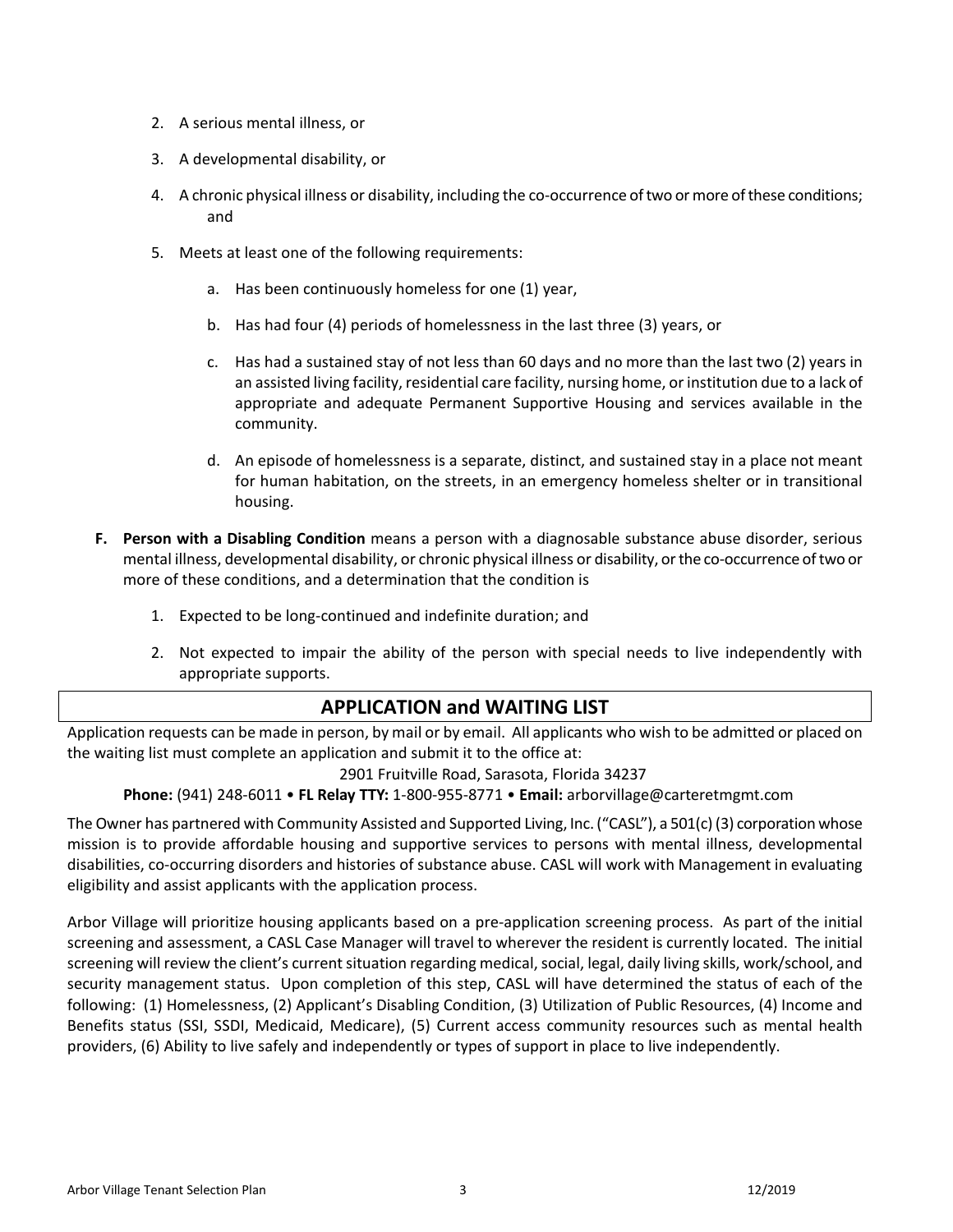Once applicants have successfully completed the pre-screening processto determine program eligibility, the CASL Case Manager will assist the applicant will all aspects of completing the application, which includes proof of income, award letters, birth certificates, IDs, etc.

Applications completed in full and properly signed will be placed on a "Waiting List" in the order they are received, unless the applicant qualifies for an admission preference. (See discussion below regarding "Preferences and Priorities.") The waiting list will be updated periodically. Applicants will be contacted in writing to verify their continued interest in the property. Failure to respond within fourteen (14) days will result in their removal from the waiting list.

As an Applicant's name approaches the top of the Waiting List, Management will attempt to make contact with the individual by telephone to set up an interview and to confirm the applicant's current address. If the individual is on the Service Provider's referral list, the Service Provider will assist Management in making contact with the applicant. If the contact cannot be made by telephone, a letter will be sent to the individual at the last known address requesting a date and time for the interview. In the event an applicant does not respond to the letter, Management will make one last attempt to contact the applicant by telephone. If the applicant fails to respond within 24 hours, the application shall be removed from the waiting list.

At the time of the interview, all items on the application will be discussed and confirmed, and verification forms will be signed by the applicant authorizing Management to verify all of these issues/items. Management will attempt to verify all factors with "third party" written verification, per applicable program regulations. *Eligibility for housing can be confirmed only after all items of income, assets, household composition, etc. are verified*.

An application fee for each adult household member will also be required at the time of the interview. This fee will be used to cover criminal and credit background checks as well as other costs to verify the household's eligibility.

Applicant(s) will be allowed to refuse the first offer of a unit for any reason but will be advised that if he/she refuses a second offer, the applicant's name shall be removed from the waiting list. If the second refusal is due to a disability or an extenuating circumstance, however, then another offer will be made as a reasonable accommodation. Applicants who refuse a unit a second time shall be advised that they can reapply, but that their application will be treated as a new application for waiting list priorities.

Management will document all of its attempts at contacting the applicant, including attaching copies of any letters and the time, date, and result of any telephone contact to each application.

It is the policy of Arbor Village that the waiting list always remains open; the waiting list is never closed to applicants.

#### **PREFERENCES AND PRIORITIES**

**Preferences.** Notwithstanding the above, Arbor Village has adopted admissions preferences in its selection of residents.

- **A. Income Specific Preference.** Ten percent (8 units) of the units must be set-aside for households with specific qualifying demographic criteria whose income does not exceed 22% AMI (NHTF units), and ten percent (8 units) of the units must be set-aside for households whose income does not exceed 33%. (Note: The Area Median Income (AMI) is determined annually by FHFC.) Acceptable sources of information to verify this preference include information about all sources and amounts of income for the household.
- **B. Homeless & Persons with a Disabling Condition.** Fifty percent of the units (40) will be set aside for individuals who qualify as Homeless, and 50 percent (40 units) will be set aside for Persons with a Disabling Condition, both of which categories are defined above.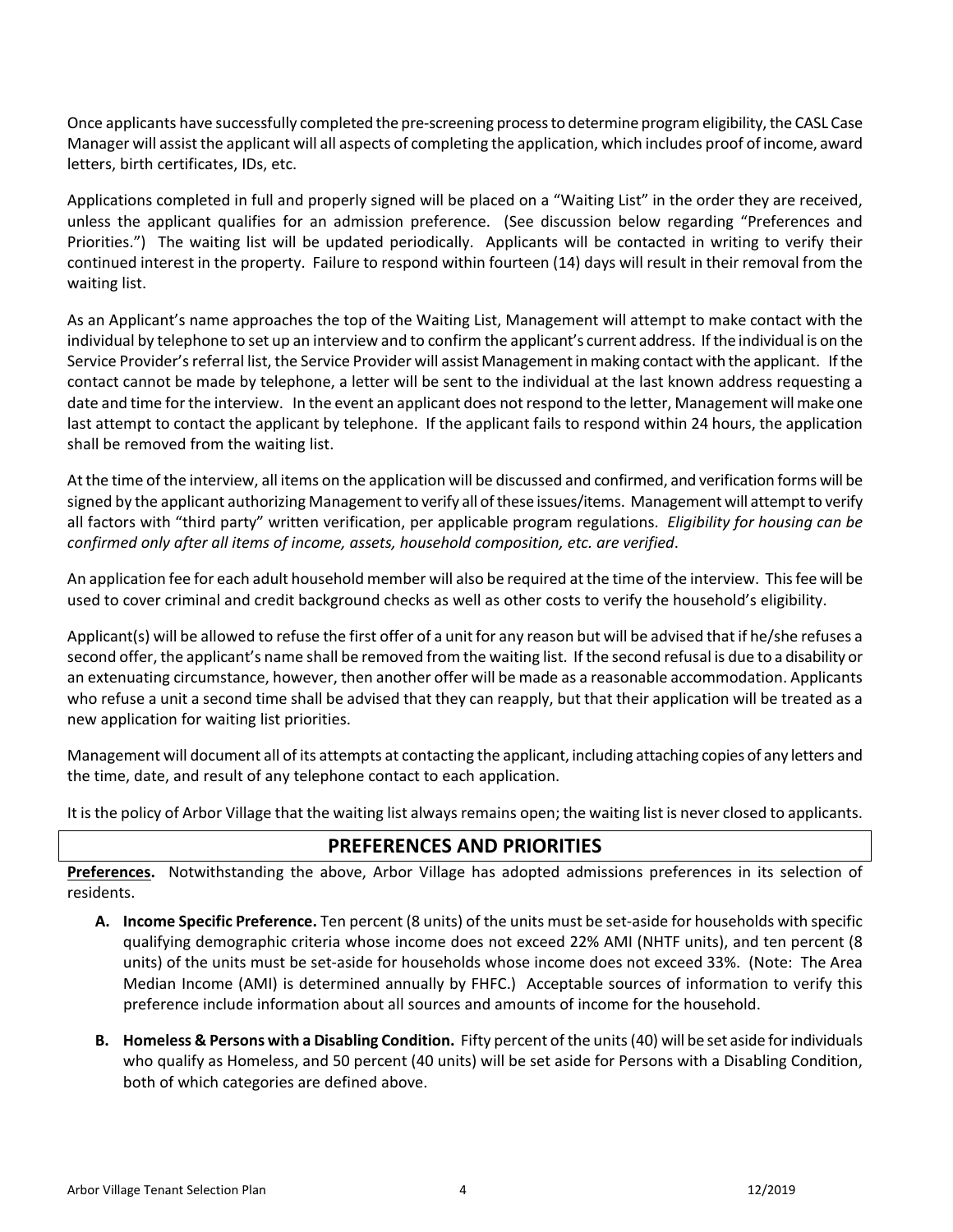- **C. Persons transitioning from either an institution or community residential care or who have been Chronically Homeless**. Arbor Village has also committed to set aside twenty percent (16 units) of the units identified above for persons transitioning from either an institution or community residential care facility or who have been chronically homeless.
- **D.** Verifying Preference. The CASL Case Managers will pre-screen applicants to verify that an individual or family qualifies for the Homeless and/or Disabling Condition and/or Chronically Homeless preferences before the individual or family is referred to the owner.
- **E. Priority of Processing Homeless Applicants**. When a unit becomes available, selection of Homeless Applicants will be made based upon the following priority of processing:
	- 1. First Priority. Applicant has a primary nighttime residence that is a public place such as the street or the woods. These applicants will most likely be referred by the SHIFTS program, the HOT team, or the CTC.
	- 2. Second Priority. Applicant is in an institutional setting, such as Bayside Center, First Step of Sarasota, Mental Health Community Centers, Centerstone, or other local treatment providers.
	- 3. Third Priority. Applicant is living in an emergency or transitional shelter. Prospective applicantsfrom this priority may be referred through Harvest Safe Place, HUD Veterans Affairs Supportive Housing Program, The Suncoast Partnership to End Homelessness, The Academy at Glengary, and Salvation Army's Homeless shelter.
- **F.** An official waiting list will be maintained on-site by Carteret. To expedite the priority of processing, CASL will pre-screen homeless residents and will meet with Carteret staff to ensure proper coordination. CASL and Carteret will evaluate each application individually in order to address each individual's barrier to tenancy. Individuals will be placed on the waiting list in order based on the priorities as described above.
- **G.** Upon unit turnover, Management will select names from the waiting list in chronological order, unless an applicant is needed to achieve one of the set aside requirements described above. If this is the case, an applicant with a verified preference and/or priority will be moved to the top of the waiting list above a household without a preference. Any household that is "skipped over" for not meeting a particular preference would be offered the next available unit for which they qualify.
- **H.** An Admissions Preference does not guarantee admission. Claiming a preference only affects the order in which an application is selected for consideration. The applicant must meet all tenant screening criteria before being selected as a tenant, including income and criminal/credit background check.

#### **APPLICANT SCREENING CRITERIA**

Arbor Village's screening process consists of verification of all the applicable information that is provided by the applicant. In addition, to ensure a high standard of living conditions and to protect the integrity of the property, the following screening criteria will be employed:

**A. Income**. As stated above, only applicants whose income is at or below the 60% income limit are eligible for occupancy. Nevertheless, applicants must have sufficient income to ensure that they are able to pay the rent. Combined gross income must equal 2 times the amount of rent. Acceptable income verification includes: Six (6) consecutive paystubs, a notarized letter from current employer indicating salary and hours worked; previous year W-2 and/or profit and loss statement if self-employed; or proof of assets equal to six months'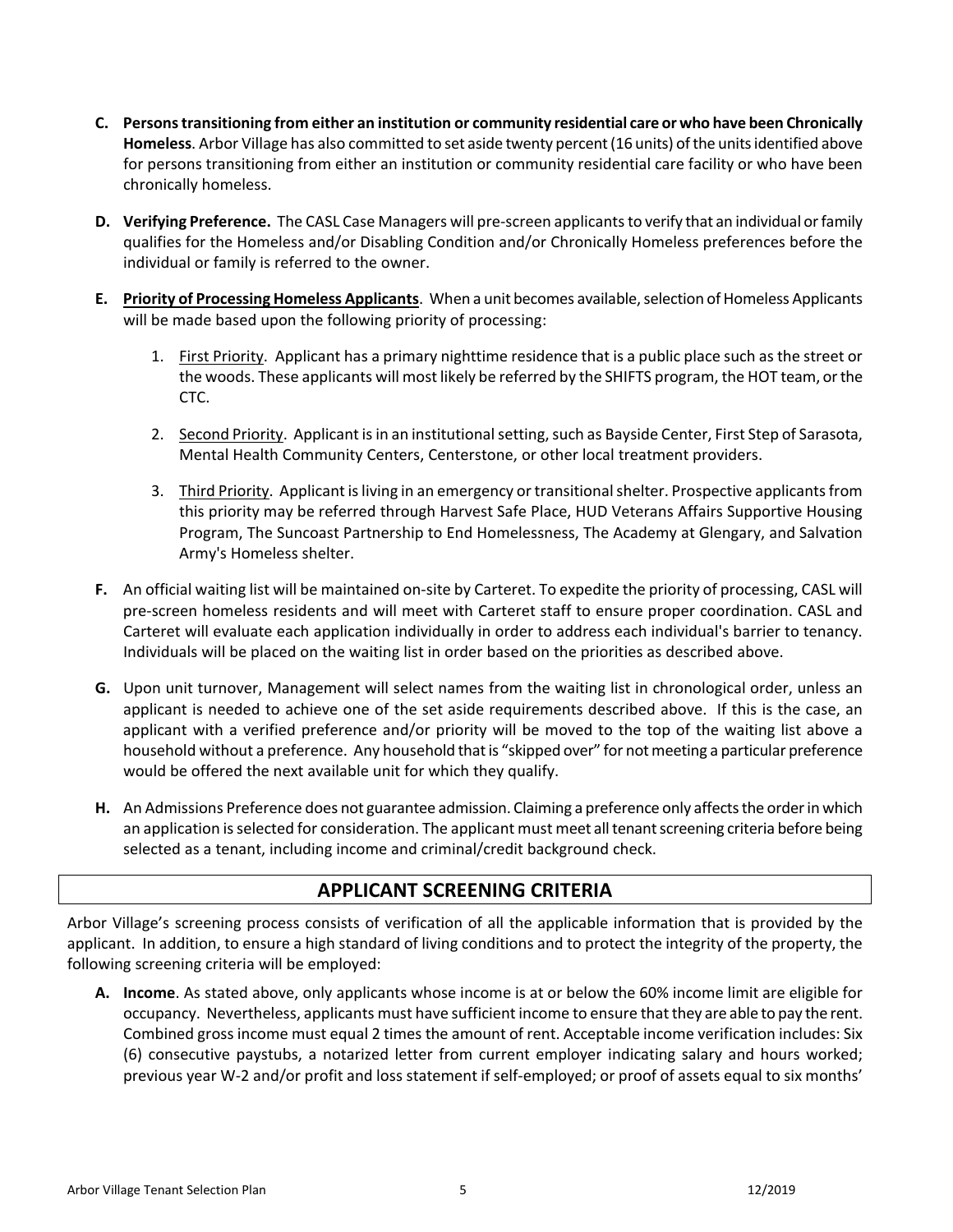worth of rental payments for the stated rent. Applicants with housing choice vouchers or other rental assistance are not required to meet minimum income requirements.

- **B. Credit History**. Priority will be given to current credit activity over older activity. All rent and utilities must be paid in full. Poor credit history is grounds for rejection; however, a lack of credit history is not. Particular attention will be given to the applicant's credit history involving utilities, previous rental situation and regular but not particularly unusual loans and credit lines. Credit issues related to medical items or student debt will not be considered as grounds for rejection, since non-payment or problems paying these types of bills are not considered to be representative and reliable basis for evaluating an applicant's bill-paying habits. Of major consideration is the overall payment record and whether it indicates a probable expectation regarding rent payments.
- **C. Rental History**. Past record of destruction, consistent late or unpaid rental obligations, police activity or poor housekeeping habits resulting in health or safety hazards are grounds for rejection. Lack of rental history is not grounds for rejection.

In cases with no prior rental history, personal references or references from a transitional shelter may be considered. Applicants without traditional references will be required to meet with a Case Manager from CASL for a pre-screening process. These references and evaluations will collectively be weighed in place of traditional landlord references. Individuals whose references and evaluations demonstrate that their habits and practices reasonably may be expected to have a detrimental effect on other residents or the project environment will be denied admission.

**D. Illegal Drugs**. All applicants shall be screened to determine whether the applicant or any household member (including live-in aides) has been convicted of the illegal manufacturing or distributing of a controlled substance, convicted of the illegal use of a controlled substance, engaged in other drug-related criminal activity; or has been evicted from Federally-assisted housing for drug-related criminal activity.

The following criteria will be grounds for rejection of applicants:

- 1. Involvement by the applicant or any household member in illegal drug use or drug-related criminal activity.
- 2. Eviction of any household member in the past three years from any federally assisted housing program for drug-related criminal activity.
- 3. Management's determination that there is reasonable cause to believe that a household member's illegal use or pattern of illegal use of drugs may interfere with the health, safety, or right to peaceful enjoyment of the premises by other residents.

Management may make an exception for those applicants whose drug-related criminal activity was for possession or use of illegal drugs and who demonstrate that their current practices would not pose a direct threat to the health or safety of others in the community. Third-party verification may include legal documents, or statements from health or medical professionals, law enforcement officials, landlords, and social service workers.

**E. Criminal/Sex Offender Background Checks**. All applicants, as well as all members of the household who will reside in the apartment (including Live-in Aides), shall be subject to a criminal background check including, but not limited to, a mandatory screening review of the lifetime registration list under a state's sex offender registration program. This screening shall be conducted in the State of Florida and in any other state where the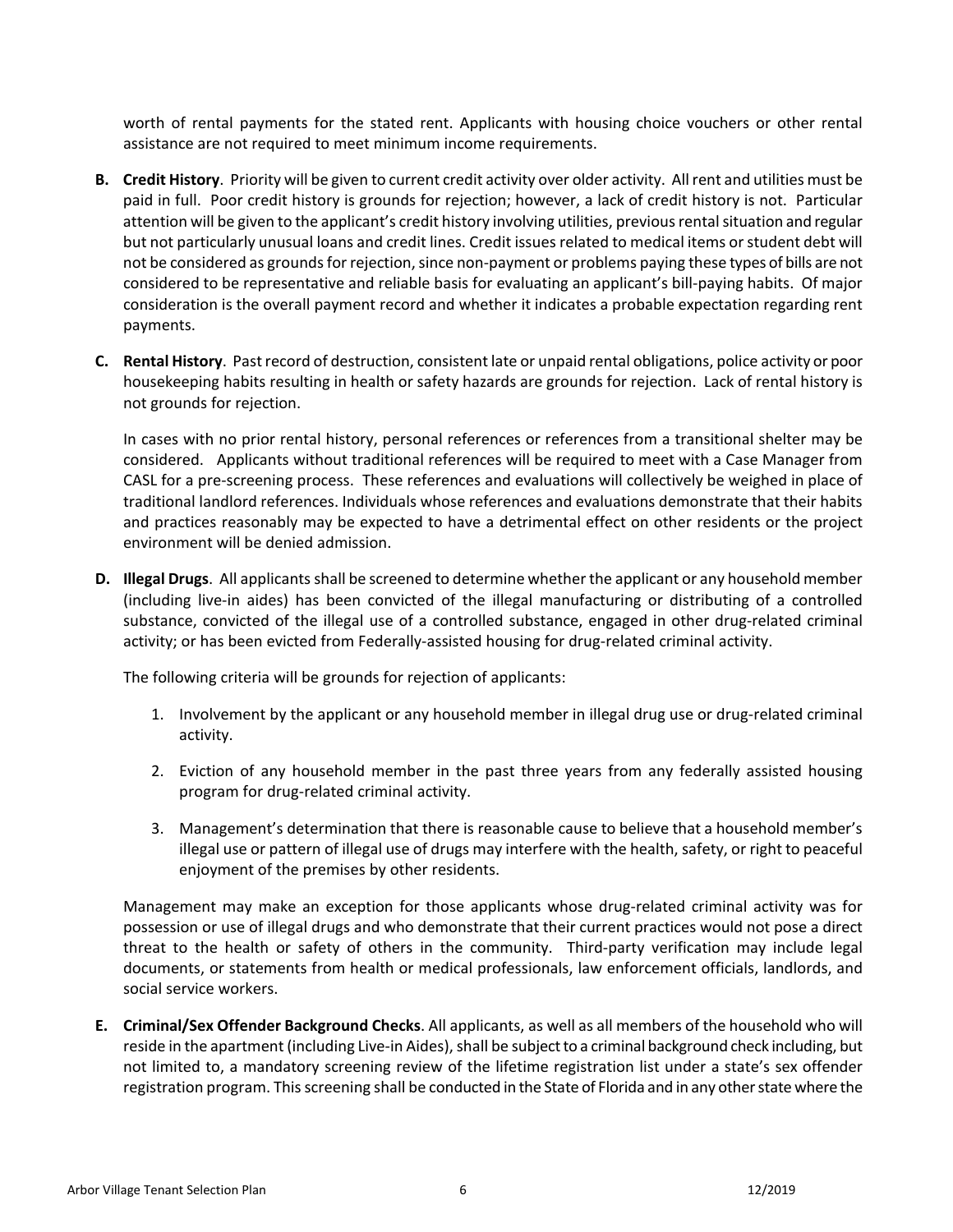applicant and members of the applicant's household are known to have resided. The following situations will constitute grounds for rejection:

- 1. Any conviction or adjudication other than an acquittal of a felony within the past five (5) years.
- 2. Applicant(s) with a felony conviction or adjudication prior to five years from the time of application may be considered for occupancy if, in management's sole judgment, the facts suggest that future criminal activity is unlikely. Some examples of this provision include:
	- a. The offense was not a crime against persons or property; or
	- b. The circumstances leading to the crime, including pattern of behavior, have changed to suggest that the person has been rehabilitated.
- 3. Felony or misdemeanor history relating to other criminal activity that would threaten the health, safety, or right to peaceful enjoyment of the premises by other residents, or of the site's employees, contractors, or agents.
- 4. Any household member being subject to lifetime registration requirement under the sex offender registration program.
- 5. Any household member appearing on the list of known terrorists and wanted fugitives a provided by the Office of Foreign Asset Control (OFAC), federal agencies to include the FBI or other state and local law enforcement agencies.
- 6. If it is determined by reasonable cause that a member's abuse or pattern of abuse of alcohol will interfere with the health and safety of others. The screening standards are based on behavior, not the condition of alcoholism or alcohol abuse.
- **F.** Homeless applicants that have been pre-screened and determined eligible by a CASL Case Manager will not have to meet the minimum requirements for income, credit and rental history.

#### **NOTIFICATION OF APPLICANT REJECTION**

If an applicant is denied admission to the property, he/she will receive a written notice stating the reason(s) for the rejection. The applicant has the right to respond in writing or request a meeting to dispute the rejection within 14 days of the notice. Persons with disabilities have the right to request reasonable accommodations to participate in the informal hearing process.

If the applicant(s) requests a meeting to discuss the applicant's rejection, it will be conducted by a member of the Management's staff who was not involved in the initial decision to deny admission or assistance. Within five (5) business days of the owner response or meeting, the owner will advise the applicant(s) in writing of the final decision on eligibility.

#### **UNIT ASSIGNMENT/OCCUPANCY STANDARDS**

Occupancy standards must comply with federal, state and local occupancy standards, and/or laws in connection with occupancy requirements, fair housing and civil rights laws, as well as landlord-tenant laws and zoning restrictions. The occupancy standards for this property are:

- 1 Bedroom 3 persons max
- 2 Bedroom 5 persons max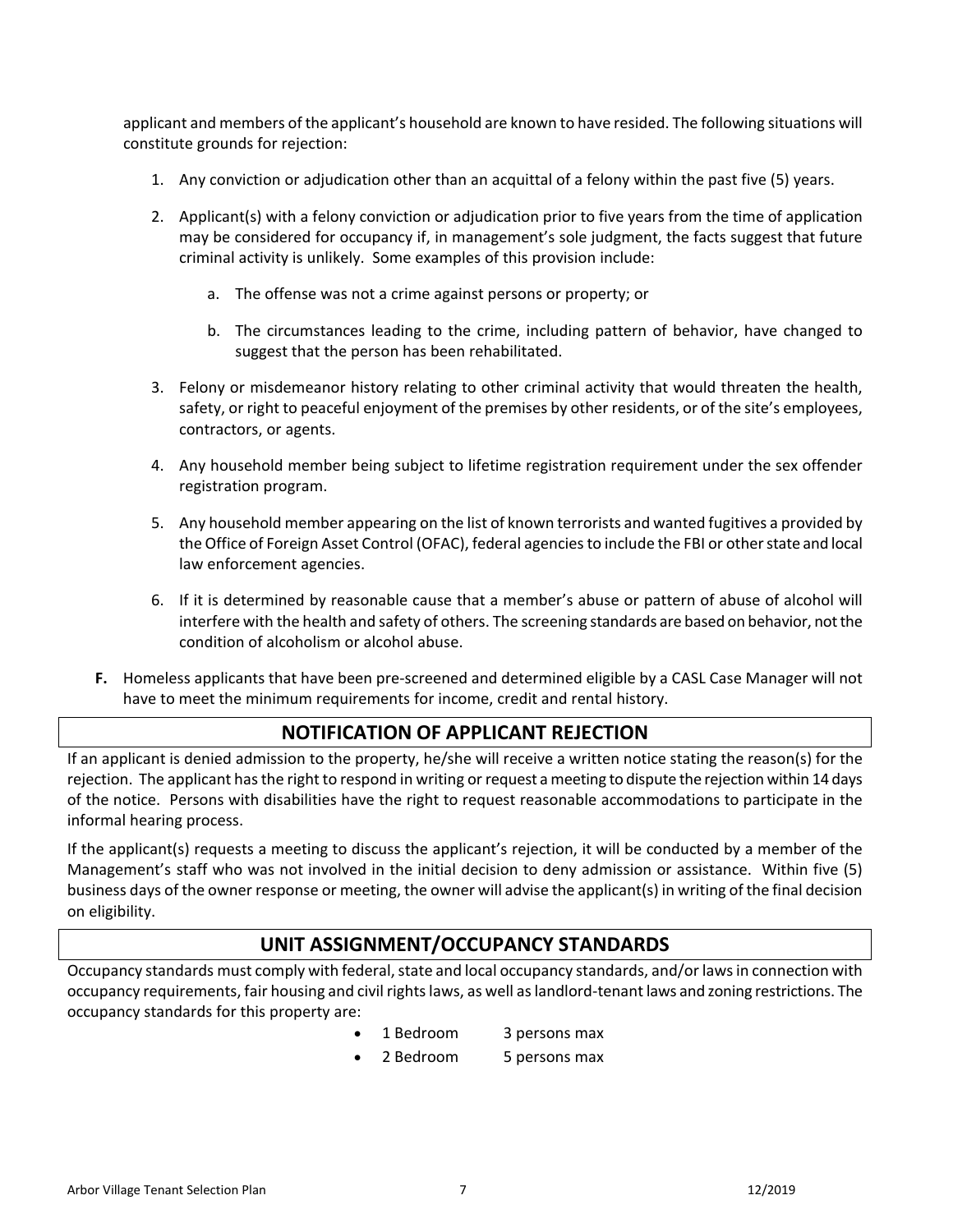Applicants shall be given an opportunity to select from vacant units based upon their priority classification. In other words, applicants shall choose units on a first come, first served basis.

#### **UNIT TRANSFER POLICY**

An in-house waitlist will be maintained for residents seeking unit transfers. If a resident is seeking to transfer for reasons other than reasonable accommodation or VAWA emergency transfer, the unit transfers will be scheduled at the convenience of management. For any resident utilizing a Section 8 voucher, the transfer will be contingent upon approval of and coordination with the appropriate Housing Authority. In all instances of unit transfer, a new lease must be executed in order to attach the transferring household to the new unit. In addition, the household must meet eligibility and qualification requirements of the new unit per the Low Income Housing Tax Credit program.

- **A. Transfer for Reasonable Accommodation**: Residents who seek a transfer as reasonable accommodation for a disability will be transferred at the expense of Arbor Village, provided that the transfer is an accommodation to a verified disability or medical reason. The resident must provide written documentation from a licensed physician, psychologist, clinical social worker or other licensed health care professional stating that such an accommodation is necessary for the resident's verified disability or medical reason. In this case, the \$300 transfer fee will be waived. Transfer for reasonable accommodation *does not*include factors of view, noise, or apartment location when these factors are not related to the disability.
- **B. VAWA Emergency Transfer**: A resident who is a victim of domestic violence, dating violence, sexual assault, or stalking is eligible for an emergency transfer if the tenant reasonably believes that there is a threat of imminent harm from further violence if the tenant remains within the same unit. If the tenant is a victim of sexual assault, the tenant may also be eligible to transfer if the sexual assault occurred on the premises within the 90-calendar-day period preceding a request for an emergency transfer. Residents claiming VAWA status must certify their status as a victim of a VAWA crime or as a person affiliated with a victim of a VAWA crime using one of the methods of documentation outlined in the *Carteret VAWA Policy*. In this case, the \$300 transfer fee will be waived. Resident should refer to the *Carteret VAWA Policy* and the *VAWA Emergency Transfer Plan.*
- **C. Resident Requests to Move for Personal Reasons**: In order to transfer, residents requesting a transfer for personal reasons must have completed a one-year lease in their current apartment prior to requesting a transfer within the community and must be in good standing in the Arbor Village community. For example, if an applicant has received a letter regarding issues such as cleanliness of apartment, behavior with the community or violation of any rules that warranted a written letter in the applicant's file, the resident may not be eligible for transfer. Resident's current apartment must be clean, free of trash, garbage, waste and alterations. In addition to the above-mentioned eligibility, there is a \$300 non-refundable transfer fee, which helps defray some of the costs associated with making the unit ready for occupancy by a new household.
- **D. Priority**: Current residents requesting a unit transfer will be given preference over applicants on the applicant waiting list. Special consideration will be given to those who require a unit transfer due to reasonable accommodations or VAWA emergency transfers. These transfer requests shall take priority over all other inhouse transfer requests.
- **E. Procedure**: Existing residents must complete a "Unit Transfer Request" form. The Unit Transfer Request must be completed and signed by the head of household and all adult household members who wish to transfer. Management will accept the Unit Transfer Request in an equally effective format, as a reasonable accommodation, if there is the presence of a disability. Transfer requests will be placed on the in-house waiting list in the order of the date and time they are received.
- **F. Offer of Units**: Management will offer the resident units as they become available. Once the resident rejects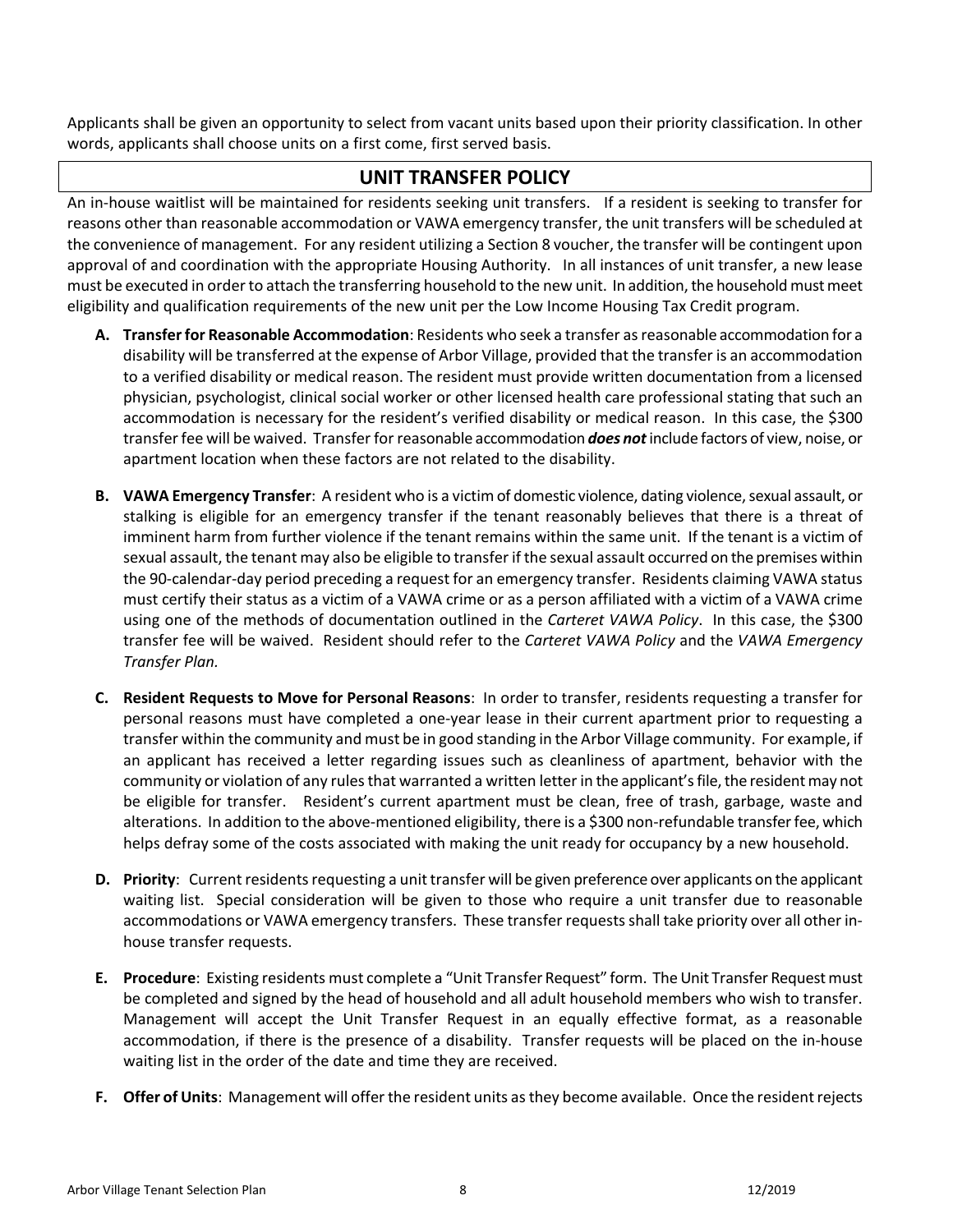offers of two available units, the resident will be ineligible for transfer and his/her name will be removed from the in-house transfer waitlist.

- **G. Security Deposit/Pet Deposit**: When a resident household transfers from one unit to another, Management will transfer the security deposit and pet deposit to the new unit. The resident will be billed for any maintenance and/or charges due for the "old" unit, and any maintenance charges that are incurred will be due 30 days from the date of the billing, unless otherwise approved by Management.
- **H. Cost of Transfers**: Moving costs shall be paid by the resident *except* that if a resident household is being moved to a different unit as a reasonable accommodation to a household member's disability, then the Owner shall pay for the move unless doing so would constitute an undue financial and/or administrative burden.

#### **VIOLENCE AGAINST WOMEN ACT (VAWA)**

The Violence Against Women Act (VAWA) provides protections to women or men who are the victims of domestic violence, dating violence, sexual assault or stalking—collectively referred to as VAWA crimes. The owner/agent understands that, regardless of whether state or local laws protect victims of VAWA crimes, people who have been victims of violence have certain rights under federal fair housing regulation. If any resident wishes to exercise the protections provided in the VAWA, he/she should contact Management immediately. The owner/agent is committed to ensuring that the Privacy Act is enforced in this and all other situations. Some key points provided in the Act include:

- **A.** An applicant's or program participant's status as a victim of domestic violence, dating violence, sexual assault or stalking is not a basis for denial of rental assistance OR admission if the applicant otherwise qualifies for assistance or admission.
- **B.** An incident or incidents of actual or threatened domestic violence, dating violence, sexual assault or stalking will not be construed as serious or repeated violations of a lease or other "good cause" for terminating assistance, tenancy or occupancy rights of a victim of abuse.
- **C.** Criminal activity related to domestic violence, dating violence, sexual assault or stalking by a member of a tenant's household or guest/person under the control of tenant shall NOT be cause for termination of assistance, tenancy or occupancy rights of the victim of the criminal acts.
- **D.** Assistance may be terminated or a lease "bifurcated" in order to remove an offending household member from the home. Whether or not the individual is a signatory to the lease and lawful tenant, if he/she engages in a criminal act of physical violence against family members or others, he/she stands to be evicted, removed, or have his/her occupancy rights terminated. This action is taken while allowing the victim, who is a tenant or a lawful occupant, to remain.
- **E.** The Owner/Agent will consider an Emergency Transfer Request when a person seeking to exercise VAWA protections feels that he/she is (1) in imminent danger or (2) was sexually assaulted on the property within 90 days of the request. Tenant should consult the property *VAWA Policy* or *VAWA Emergency Transfer Plan* for additional information.
- **F.** Notwithstanding VAWA, Management may terminate tenant's tenancy under the lease if it can demonstrate an "actual or imminent threat" to other tenants or those employed at or providing service to the property if the tenant's tenancy is not terminated.

Arbor Village will not assume that any act is a result of abuse covered under VAWA. In order to receive the protections outlined in VAWA, the applicant/resident must specify that he/she wishes to exercise these protections.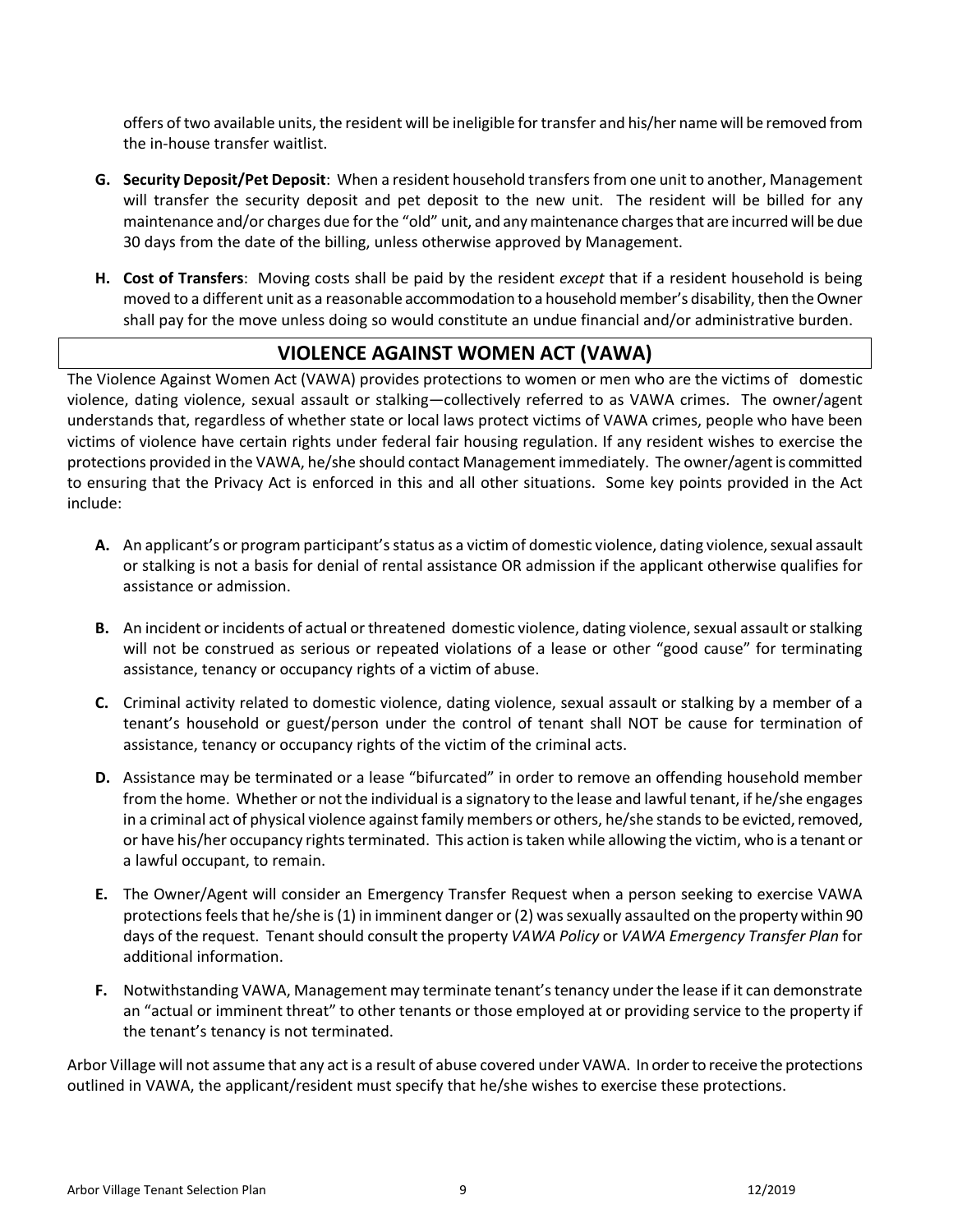When Management responds to a claim of protected status under VAWA, it will request, in writing if appropriate, that an individual document the occurrence of the domestic violence, dating violence, sexual assault or stalking. The individual claiming rights under VAWA has the option to complete, sign, and submit any appropriate HUD-approved certification form, or chose a different method of documentation of the abuse to verify his/her status as a victim of domestic violence. The resident will have fourteen (14) calendar days to submit the form or provide another form of documentation. If the resident fails to provide the information requested, none of the protections afforded to the victim of domestic violence, dating violence, sexual assault or stalking by VAWA will apply. Management would therefore be free to evict, or to terminate assistance, in the circumstances authorized by otherwise applicable law and lease provisions, without regard to the provisions made by VAWA. Arbor Village, at its discretion, may provide assistance to an individual based solely upon the individual's statement or other corroborating evidence.

To learn more about the policies and procedures regarding VAWA, applicants/residents should consult the Violence Against Women Act (VAMA) Policy adopted by Carteret Management and posted in the site office.

#### **PRIVACY POLICY**

It is the policy of the property to guard the privacy of individuals to ensure the protection of such individuals' records maintained by the property, including any privileged and confidential and/or protected health information (PHI) that may be subject to protection under the law, including the Health Insurance Portability and Accountability Act of 1996, as amended (HIPPA). Therefore, the property shall not disclose any personal information contained in its records to any person or agency unless the individual about whom such information is requested provides written consent to such disclosure (as permitted in the Authorization for Release Information Form).

This privacy policy in no way limits the property's ability to collect needed information to determine eligibility and to compute rent.

Consistent with the intent of Section 504 of the Rehabilitation Act of 1973, any information obtained on the handicapped or disability of an individual will be treated in a confidential manner.

#### **SECTION 504 & FAIR HOUSING COMPLIANCE**

The property adheres to the Fair Housing Act and Federal Civil Rights Laws. Owner will not discriminate against any person because of Race, Color, Religion, Sex, Disability, Familial Status, National Origin, Sexual Orientation, Gender Identity or Marital Status. In compliance with Section 504 regulations, the Owner will make reasonable accommodations in policies or reasonable modification of common or unit premises for all applicants/residents with special needs – including those who are physically challenged, hearing or visually-impaired, or with limited English proficiency – who require such changes to have equal access to any aspect of the application process or to the housing community and its programs and services.

In reaching a reasonable accommodation with, or performing modifications for, otherwise qualified individuals with special needs, the property is not required to:

- **A.** Make alterations that require the removal or alteration of a load-bearing structural member;
- **B.** Provide an elevator for achieving accessibility;
- **C.** Provide support services that are not already part of its housing programs;
- **D.** Take action that would result in a fundamental alteration of the nature of the program's service;
- **E.** Take any action that would result in an undue financial administrative burden for the property.